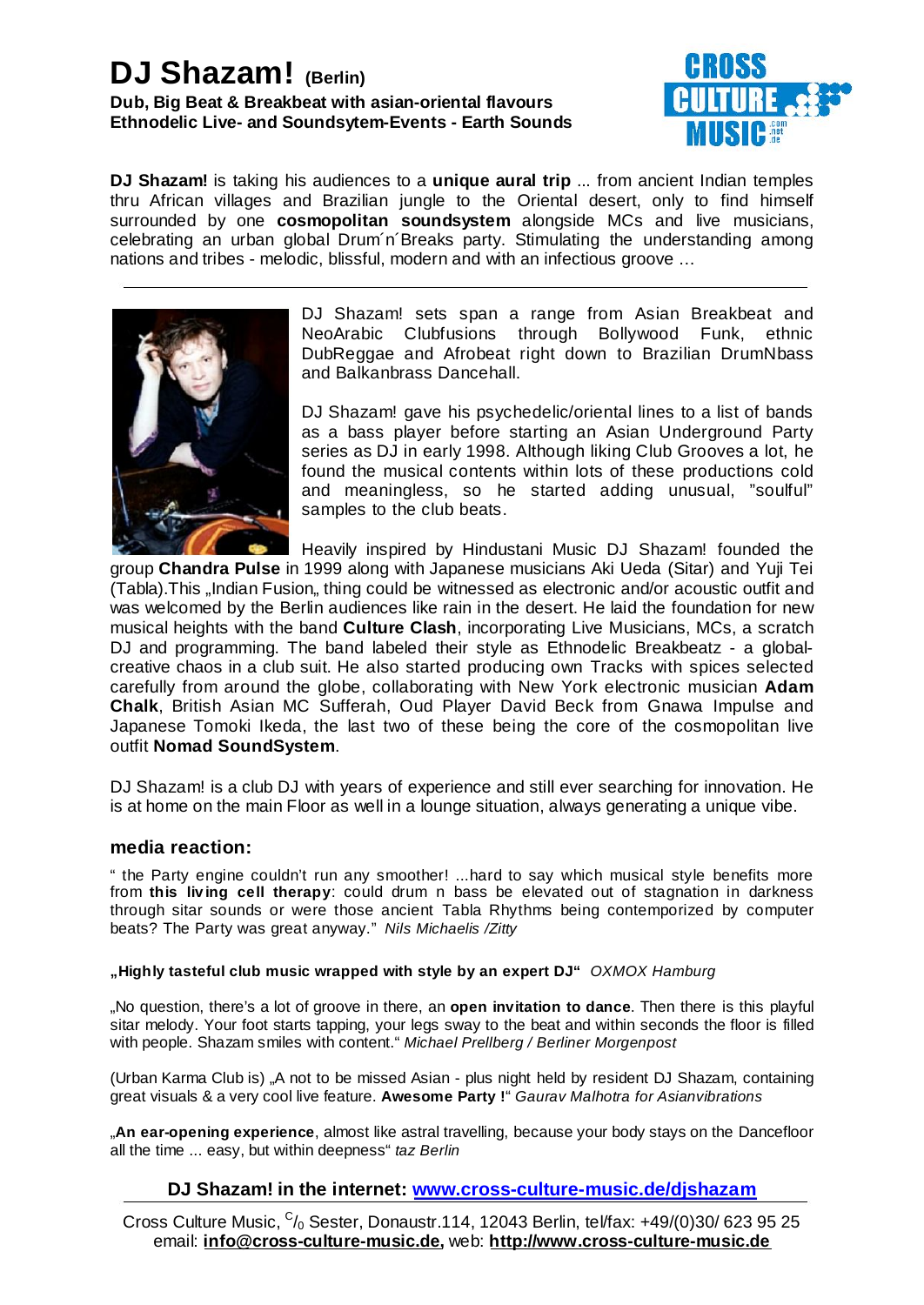# **DJ Shazam! (Berlin)**

**Dub, Big Beat & Breakbeat with asian-oriental flavours Ethnodelic Live- and Soundsytem-Events - Earth Sounds**



# **Some selected Events**

### **2008**

- Muffathalle München DJ Support for Asian Dub Foundation €
- Pergamon Museum Berlin (With VJ Podinski) €
- Re:Orient Club Stockholm / Sweden €
- Aigue Marine Club Essaouira Festival / Morocco (DJ / Live set with Spark\*) €
- Fete de la Musique Luxembourg / LUX €
- Rock for People Festival CZ Republic, (Nomad SoundSystem opening for Massive Attack) €
- Pop d'Europe with Watcha Clan / Berlin €

### **2007**

- CARNEGIE HALL / New York / USA (with Nomad SoundSystem) €
- Vera / Andalucia / Spain / Espantapitas Festival (with DJ Latrama) €
- Luxembourg / MeYouSik Festival (with MC Sufferah) €
- Tivoli Utrecht / NL Mystic Grooves (with DJ Safri) €
- Berlin SO36 (with Nomad SoundSystem) €
- Leipzig UT Connewitz €
- Berlin Kulturforum/Potsdamer Platz €
- Berlin ICON CLUB €
- Berlin LIDO Nomad SoundSystem Album Release €
- Berlin Sage Club / Espantapitas (with Nomad SoundSystem) €
- Berlin Kaffee Burger Global Playground with DJ Ilo Pan €
- Paradiso Amsterdam /NL Labyrinth (with Nomad SoundSystem) €
- WMD Center Rotterdam /NL (with Nomad SoundSystem) €
- Amsterdam ROOTS Festival / NL (with Nomad SoundSystem) €
- OEROL Festival /Terschelling / NL (with Nomad SoundSystem) €
- Dresden Groove Station €
- Potsdam Afrika Festival Club Maghreb mit DJ La Timbera €

### **2006**

- Paradiso Amsterdam Labyrint Party €
- LAB Festival Stuttgart €
- Stanser Musiktage / Switzerland €
- Gdynia / Poland Liberty Culture festival €
- Topkapi Palace /Istanbul/Turkey Shaman World Music days (with Cheikh Lo) €
- Desi Nürnberg (with Nomad SoundSystem) €
- Fankfurt Main / Brotfabrik €
- Lido Berlin Mundomix Opening Party with Grace Kelly & Ipek €
- Leipzig Absturz (with Nomad SoundSystem) €
- Kesselhaus Berlin support Rachid Taha (with Nomad SoundSystem) €
- Al Globe Potsdam with Yuriji Gurzi / Russendisko €

#### **2005**

- Paradiso Amsterdam Netherlands DJ Set (with Transglobal Underground) €
- Mudd Club Berlin- Globalista! Party DJ Set & Live Set with Nomad Soundsystem €
- MS Stubnitz/Rostock (with Nomad Soundsystem) €
- Lange Nacht der Clubs Piranha & Yaam @ Hoppetosse DJ Set with MC Don Pushkin €
- Global Playground / Kaffee Burger €
- Popdeurope Festival Support for Nitin Sawhney / Visionary Underground €
- Haus der Kulturen der Welt/ In Transit Festival (with Nomad SoundSystem) €
- Pfefferberg Berlin (Mundomix) DJ Set (with DJ Grace Kelly) €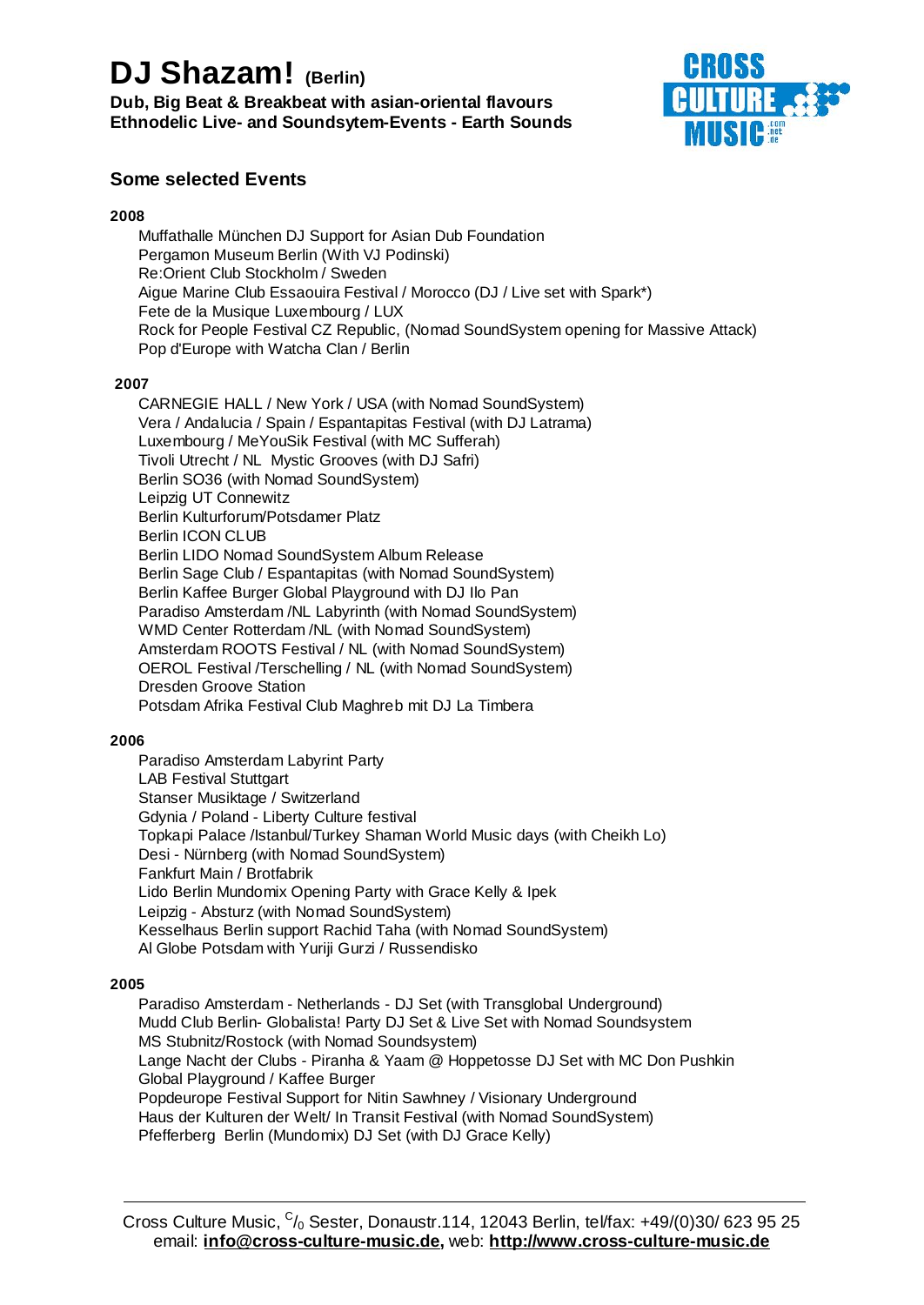# **DJ Shazam! (Berlin)**

## **Dub, Big Beat & Breakbeat with asian-oriental flavours Ethnodelic Live- and Soundsytem-Events - Earth Sounds**

### **2004:**

- Club Barbes / Göteborg / Sweden Live & DJ Set (with Nomad Soundsystem) €
- Kesselhaus/Kulturbrauerei DJ Set, Support for Clotaire K. €
- Dornbirn/Austria Support for Bapi Das Baul & Senses (with Nomad Soundsystem) €
- WOMEX Essen DJ Set Showcase (with MC Chalker ) €
- Francophonie Festival Berlin Support for Rachid Taha (with Nomad Soundsystem) €
- MIRA Club / Greifswald DJ Set (with MC Chalker) €
- Yeni Melik / Istanbul -Turkey (Nomad Soundsystem) €

### **2003**

- Bollywood Film Launch Party : Kabhi Kushi Khabi Gham Kurven Star/ Berlin €
- Tränenpalast Berlin Monsoon Electro (with MIDIval Punditz) €
- Unique Club / Düsseldorf DJ Set €
- Heimatklänge Festival Potsdamer Platz Berlin (Musafir) DJ Set €
- Unity Club / Frankfurt DJ Set (with Indian Vibes DJs) €
- HAU/ Hebbel am Ufer Grand Opening (with MC Don Pushkin) €
- Sandsations -sand sculptures Festival Berlin DJ Set €
- RAW Temple Berlin Cantina Mundial DJ Set & Live Jam (with Pushkin Boombeat) €
- Hamburg / Fabrik DJ Set €
- Harmonization Festival / Tilburg, NL DJ Set & Live Jam (with Masala Soundsystem) €
- Kesselhaus Berlin (Planet Fruit / RBB Radio Eins) DJ Set €
- Projekt 42 / Mönchengladbach DJ & Live Set (with UMA) €
- Rostock MS Stubnitz DJ Set with MC & Percussion €
- Oxymoron Berlin (Club Deewane) DJ Set €
- Fotografisches Museum Frankfurt/M (Lange Nacht der Museen) DJ Set €
- Red Cat Club Mainz (Delhi Delight) DJ Set €

### **2002**

- Karlstorbahnhof Heidelberg /Sounds of Taj Mahal / Ambassador Network DJ Set with MCs €
- Hamburg Hafenstasse Open Air (Fire Bus Tour) DJ Set (with DJ DBA from Anokha) €
- Pefferberg / Berlin DJ Support for Badmarsh & Shri €
- Karneval der Kulturen Strassenfest DJ Set Afro Stage €
- Pop d'Europe Festival Trompete Berlin (Susheela Raman) DJ Set €
- Pfefferberg / Berlin DJ Support for Natacha Atlas €
- Urban Karma Club Monthly at SO36 / Berlin €

## **2001**

- Helping Hands (Benefit Party for earthquake India) DELI Club / Berlin €
- Rostock MS Stubnitz DJ & Live Set (with Culture Clash) €
- Karneval der Kulturen parade Live Akustik Set (with Chandra Pulse) €
- Karneval der Kulturen parade DJ/Live Jam with MCs €
- Fusion Festival (with Culture Clash) €
- Asien Pazifik Wochen opening Party BKA Luftschloss Berlin (with Osmani Soundz) €
- Asien Pazifik Wochen closing Party Haus der Kulturen der Welt Berlin (with the Chinese republic € ensemble) DJ Set with MC & Tabla
- Lange Nacht der Clubs Kesselhaus Berlin DJ & Live Set (with Culture Clash) €

### **2000**

- Karneval Der Kulturen Parade / Berlin Soundsystem truck DJ Set (with Lelonek) €
- DJ Set for dance performance Not as Yet / K 77 Berlin €
- Jos Fritz Club / Freiburg DJ Set Mango Jungle Style €
- Maria am Ostbahnhof / Berlin DJ Set €
- Rostock MS Stubnitz DJ & Live Akustik Set (Chandra Pulse) €
- Bastard Club Berlin DJ & Live Set (with Culture Clash & Chandra Pulse) €
- Hirschfestspiele Schloss Bröllin Live (Chandra Pulse) & DJ Set €